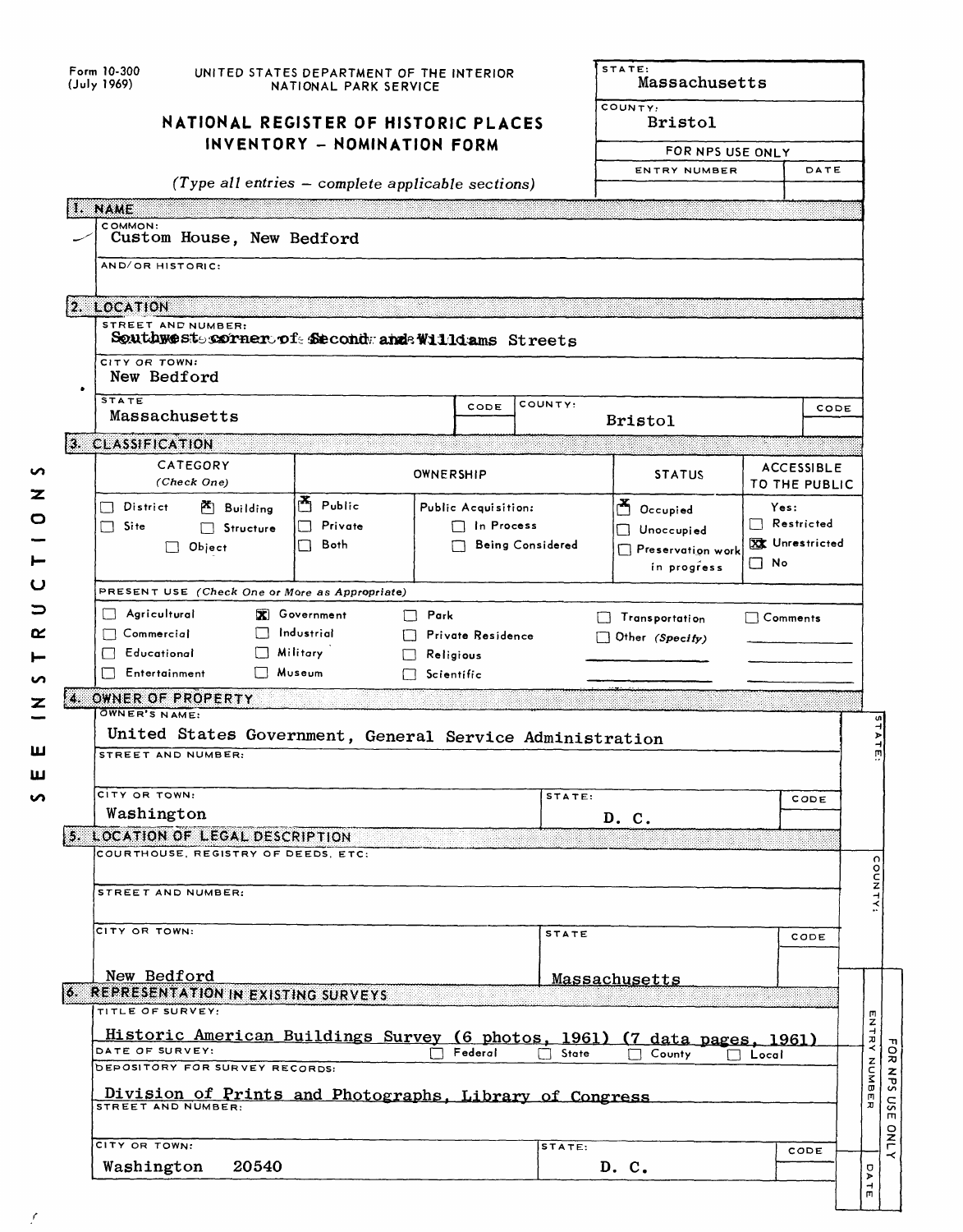| 12 O | <b>DESCRIPTION:</b> |           |             |           |              |       |                          |  |
|------|---------------------|-----------|-------------|-----------|--------------|-------|--------------------------|--|
|      | <b>CONDITION</b>    | Excellent | Good        | Fair      | (Check One)  |       |                          |  |
|      |                     | ×         | (Check One) |           | Deteriorated | Ruins | Unexposed<br>(Check One) |  |
|      |                     | Altered   |             | Unaltered |              | Moved | Original Site<br>x       |  |

DESCRIBE THE PRESENT AND ORIGINAL (if known) PHYSICAL APPEARANCE

The New Bedford Custom House is an oblong-shaped two-story granite ashlar building with a hipped roof. The structure is five bays long and three-bays deep. The east (main) elevation is dominated by a three-bay wide giant portico comprised of four giant Greek Doric columns and two pilasters which support a pediment. The four corners of the main structure are treated as giant pilasters. The columns, pilasters, cornice, water table, and belting course on the level with the second-story windows are all of tooled granite and form a distinct contrast with the rock-faced blocks of granite that form the main walls. Windows and doors have flat arches and the windows are decorated by exterior shutters.

A square cupola, possibly added around 1850, which was once located between the four chimneys that rise from the center of the hipped roof, has been removed and the parapet rail originally.located.between the stacks has been reconstructed. The exterior otherwise appears to be, unaltered. The structure has a groined vault ceiling and the staircase to the second floor is of solid stone, the upper part being cantilevered out from the wall with the steps interlocking. The building is used as a custom house and post office. The Custom.House is in excellent condition and open to visitors.

 $\mathbf{L}$ 

i.

 $\mathbf{u}$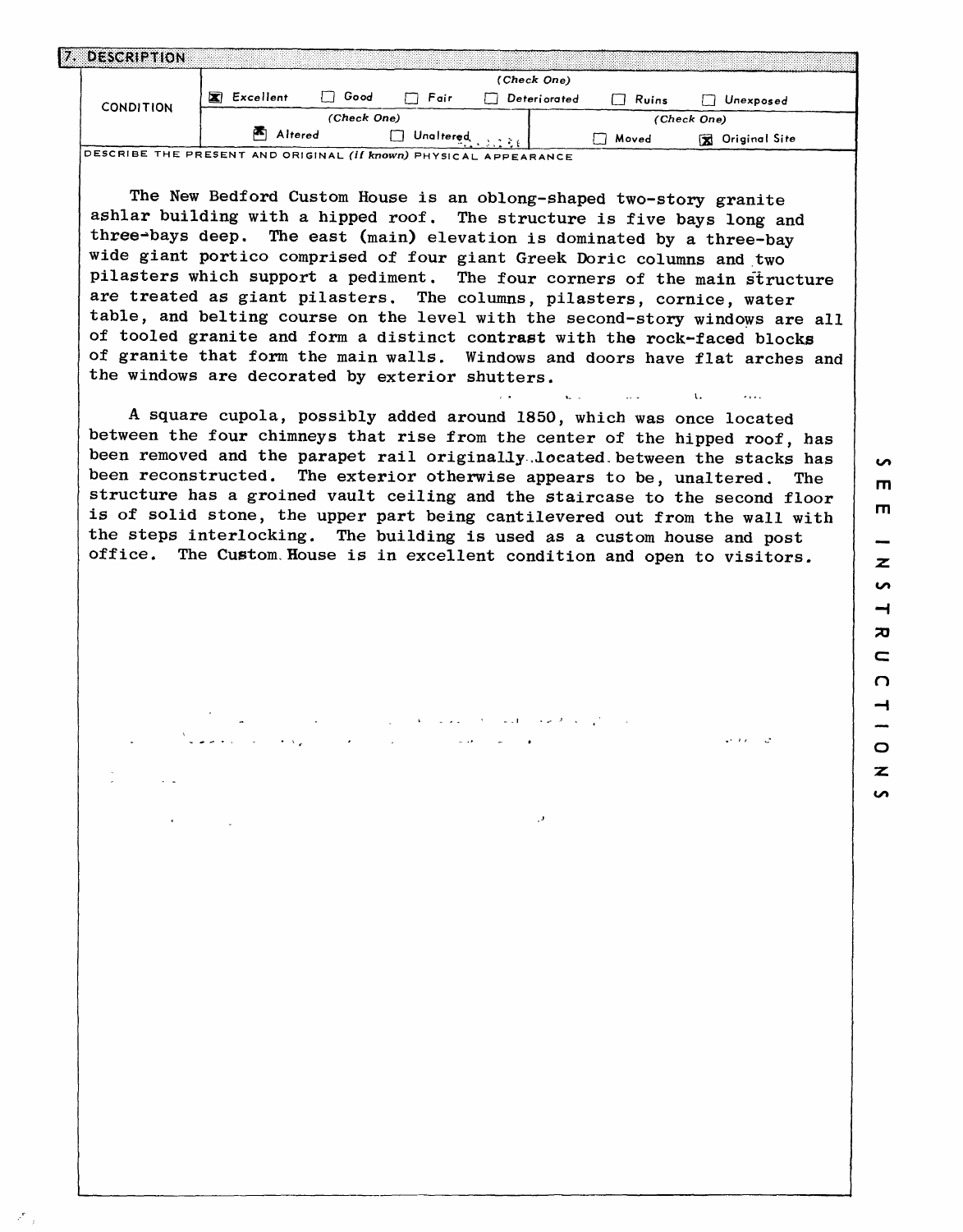| PERIOD (Check One or More as Appropriate)                               |                     |                                              |                                                                                                                                                                                                                                                                                                                                                                                                                                                                                                                                   |
|-------------------------------------------------------------------------|---------------------|----------------------------------------------|-----------------------------------------------------------------------------------------------------------------------------------------------------------------------------------------------------------------------------------------------------------------------------------------------------------------------------------------------------------------------------------------------------------------------------------------------------------------------------------------------------------------------------------|
| $\Box$ Pre-Columbian                                                    | $\Box$ 16th Century | 18th Century                                 | ``20th Century                                                                                                                                                                                                                                                                                                                                                                                                                                                                                                                    |
| 15th Century                                                            | 17th Century        | 19th Century<br><b>EX</b>                    |                                                                                                                                                                                                                                                                                                                                                                                                                                                                                                                                   |
|                                                                         | <del>1834-36</del>  |                                              |                                                                                                                                                                                                                                                                                                                                                                                                                                                                                                                                   |
| SPECIFIC DATE(S) (If Applicable and Known)                              |                     |                                              |                                                                                                                                                                                                                                                                                                                                                                                                                                                                                                                                   |
| AREAS OF SIGNIFICANCE (Check One or More as Appropriate)                |                     |                                              |                                                                                                                                                                                                                                                                                                                                                                                                                                                                                                                                   |
| Abor iginal                                                             | Education           | 7 20 D Political 4 13 none of Urban Planning |                                                                                                                                                                                                                                                                                                                                                                                                                                                                                                                                   |
| $\Box$ Prehistoric                                                      |                     |                                              |                                                                                                                                                                                                                                                                                                                                                                                                                                                                                                                                   |
| $\mathcal{R}^{\mathcal{A}}(\mathbf{E})$ .<br>$1 - \frac{3}{2}$ Historic | $\Box$ Industry     | dosophy property to the second               |                                                                                                                                                                                                                                                                                                                                                                                                                                                                                                                                   |
| $\Box$ Agriculture                                                      |                     |                                              |                                                                                                                                                                                                                                                                                                                                                                                                                                                                                                                                   |
| $\overrightarrow{\mathbf{X}}$ Architecture                              |                     |                                              | $\begin{array}{ccccccccc}\n\bullet & \text{L1}\n\end{array}\n\begin{array}{ccccccccc}\n\bullet & \text{L2}\n\end{array}\n\begin{array}{ccccccccc}\n\bullet & \text{L3}\n\end{array}\n\begin{array}{ccccccccc}\n\bullet & \text{L4}\n\end{array}\n\begin{array}{ccccccccc}\n\bullet & \text{L5}\n\end{array}\n\begin{array}{ccccccccc}\n\bullet & \text{L4}\n\end{array}\n\begin{array}{ccccccccc}\n\bullet & \text{L5}\n\end{array}\n\begin{array}{ccccccccc}\n\bullet & \text{L4}\n\end{array}\n\end{array}\n\begin{array}{cccc$ |
| Art                                                                     | Architecture        | Social/Human-                                |                                                                                                                                                                                                                                                                                                                                                                                                                                                                                                                                   |
| Commerce                                                                | $\Box$ Literature   | itarian                                      |                                                                                                                                                                                                                                                                                                                                                                                                                                                                                                                                   |
| Communications                                                          | Military            | Theater                                      |                                                                                                                                                                                                                                                                                                                                                                                                                                                                                                                                   |
| Conservation                                                            | <b>□ Music</b>      | Transpartation                               |                                                                                                                                                                                                                                                                                                                                                                                                                                                                                                                                   |

**EMENT OF SIGNIFICANCE** 

Designed by the noted architect Robert Mills and erected in 1834-36, the New Bedford Custom House is a powerful essay in granite of a small public building executed in the Greek Revival style. The design is a particularly interesting illustration of the creative use of Greek precedent; for although the whole effect is recognizably "Greek Doric" it is gained by all sorts of non-Greek means. Molding profiles are changed, triglyphs and mutules omitted, and richness and power are obtained by a arefully studied use of stone textures and the variation of rock-faced and tooled granite. The New Bedford Custom House is the largest, most laborate, and probably the finest of the series of four granite Greek Revival custom houses that Mills designed for the New England States in the period 1834-36.

## History

Robert Mills prepared the designs for four modest-sized granite Greek Revival Custom Houses for the New England States. Three of them, - at Middletown, Connecticut (1834), at New London, Connecticut (1835), and at fewburyport, Massachusetts, (1834-35), are almost identical, and the New Bedford structure is the largest and most elaborate, architecturally, of this group. The custom house at New Bedford was authorized by an Act of Congress on July 3, 1832. The site for the building was purchased on April 22, 1833, for the sum of \$4,900. Construction, supervised by Seth H. Ingalls began in 1834 and the structure was completed in 1836. Cost of construction, exclusive of the site, was \$25,500. The New Bedford Custom House still serves its original function as a custom house and also as a post office.

The New Bedford Custom House has also been attributed to Russell Warren, a prominent New Bedford architect. If he is proven to be the designer then he should also receive credit for the other three very similar custom houses erected at Middletown and New London, Connecticut, and also at Newburyport, Massachusetts.